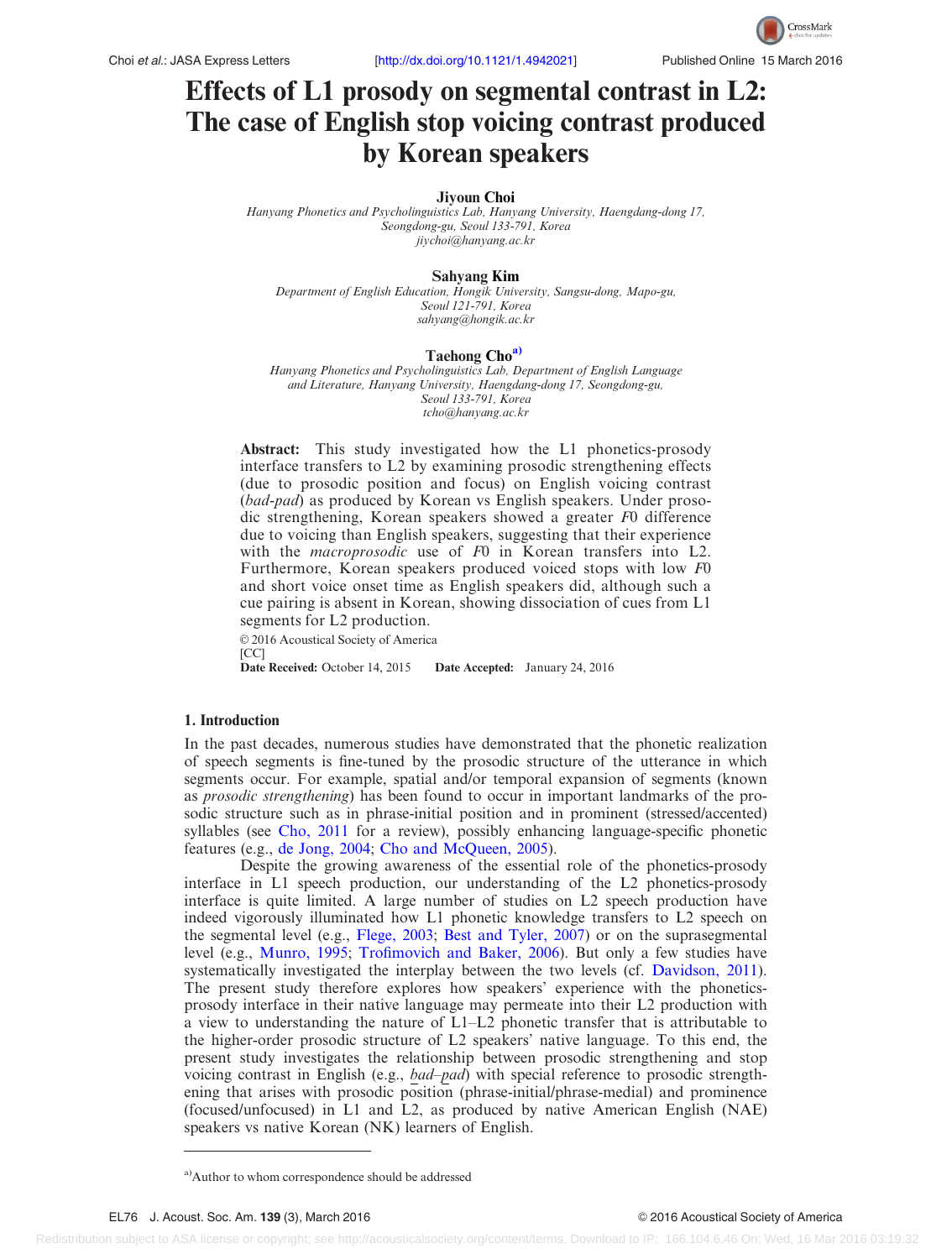As an important phonetic cue to the initial stop voicing contrast, the present study examines variation of F0 of the following vowel since it serves as a useful testbed for exploring the phonetics-prosody interface: F0 not only functions as a cue to stop voicing contrast (higher for voiceless than for voiced stops, e.g., [Kingston and Diehl,](#page-5-0) [1994\)](#page-5-0) but it is also subject to intonational modification due to the prosodic structure of individual languages. In this regard, comparing L1 and L2 speech production by English vs Korean speakers is particularly interesting. In English, the F0 cue to stop voicing contrast does not reorganize the intonational structure, and thus the effect remains at the microprosody level. In Korean, on the other hand, the segmentallyinduced F0 perturbation is "phonologized" at the macroprosody level, and is therefore integrated into the intonational phonology of the language. As a result, the initial syllable of the Accentual Phrase (AP) or of the Intonational Phrase (IP) is associated with a categorically low tone when the initial segment is a lenis stop, but a categorically high tone when the segment is an aspirated or a fortis stop ([Jun, 2005\)](#page-5-0). Such a categorical tonal contrast occurs only at the phrase-initial position, and disappears in the non-initial position as it is overridden by the intonational phonology which stipu-lates phrasal-internal tonal patterns within an AP ([Jun, 2005](#page-5-0)). (See Cho *et al.*, 2002, for the Korean stop contrasts.)

Such cross-linguistic difference leads the present study to test a hypothesis that the macroprosodic use of F0 in L1 (Korean) transfers into L2 (English), so that the F0 difference due to stop voicing will be much greater in L2 speech (by NK) than in L1 speech (by NAE), reflecting the categorical difference in the macroprosodic vs the microspodic use of  $F<sub>0</sub>$  in Korean vs English. This hypothesis builds on previous studies on the interaction between segment and higher-order phonological structure which showed the effects of word or syllable position and phonotactic restrictions on segmental realization (see [Davidson, 2011,](#page-5-0) for a review). We will call this hypothesis the macroprosody transfer hypothesis. Crucially, the effect is expected to arise only when the prosodic condition is met—i.e., in a phrase-initial position with which the macroprosodic use of  $F0$  is associated in Korean. Furthermore, given that focus in Korean is often realized by starting a new prosodic phrase with the focused word ([Jun, 2014\)](#page-5-0), the L1 use of  $F0$  is more likely to transfer to L2 in the focused than in the unfocused condition.

Along with the segmentally-induced  $F0$  cue, we also examine voice onset time (VOT). In Korean, the fortis stop in phrase-initial position is produced with a short VOT (comparable to a phrase-initial voiced stop in English), and both the lenis and aspirated are produced with a relatively longer VOT (comparable to a phrase-initial voiceless stop in English). But in phrase-medial position, it is the lenis stop (not the fortis stop) that becomes phonetically voiced intervocalically, comparable to the voiced stop in English in that position, while the fortis and the aspirated stops remain voiceless. We test whether NK speakers use the VOT cue paired with the F0 cue as they do when producing their L1 Korean stops in phrase-initial position (e.g., High F0–Long VOT for the aspirated, Low F0–Long VOT for the lenis, High F0–Short VOT for the fortis).

One might hypothesize that the use of paired cues to a particular segment type in L1 (Korean) transfers into L2 at the "segmental" level. If so, NK speakers would produce the initial English voiced stop either with Low F0–Long VOT (mapped onto the Korean lenis stop in terms of F0, but mismatched for VOT) or with High F0–Short VOT (mapped onto the Korean fortis stop in terms of VOT, but mismatched for F0), depending on which one of the two cues is weighted more (cf. [Schertz](#page-6-0) et al., [2015\)](#page-6-0). (Note that the English voiceless stop is unequivocally mapped onto the Korean aspirated stop in the use of both cues.) In this case, NK speakers would find it difficult to produce English voiced stops with a paring of Low  $F_0$ –Short VOT in phrase-initial position as none of the Korean stops in this position is produced with such a pairing. Alternatively, if F0 and VOT cues available for stop contrast in Ll transfer to L2 independently at the "phonetic" level, NK speakers would be able to dissociate the cues from the segmental representation in L1 and use the cues independently in L2. In such a case, NK speakers would be able to use any combination of  $F0$  (High or Low) and VOT (Long or Short), including the non-native Low F0–Short VOT pairing for the voiced stop as produced by NAE speakers in phrase-initial position.

## 2. Method

## 2.1 Participants and recording

Twelve native speakers of American English (6 male, 6 female, aged 21–31) and 12 native speakers of Korean (6 male, 6 female, aged 21–28) participated in the study. The Korean speakers were all college students with English proficiency at a lowintermediate level (with an average TOEFL score of 74.5, which is around the

Redistribution subject to ASA license or copyright; see http://acousticalsociety.org/content/terms. Download to IP: 166.104.6.46 On: Wed, 16 Mar 2016 03:19:32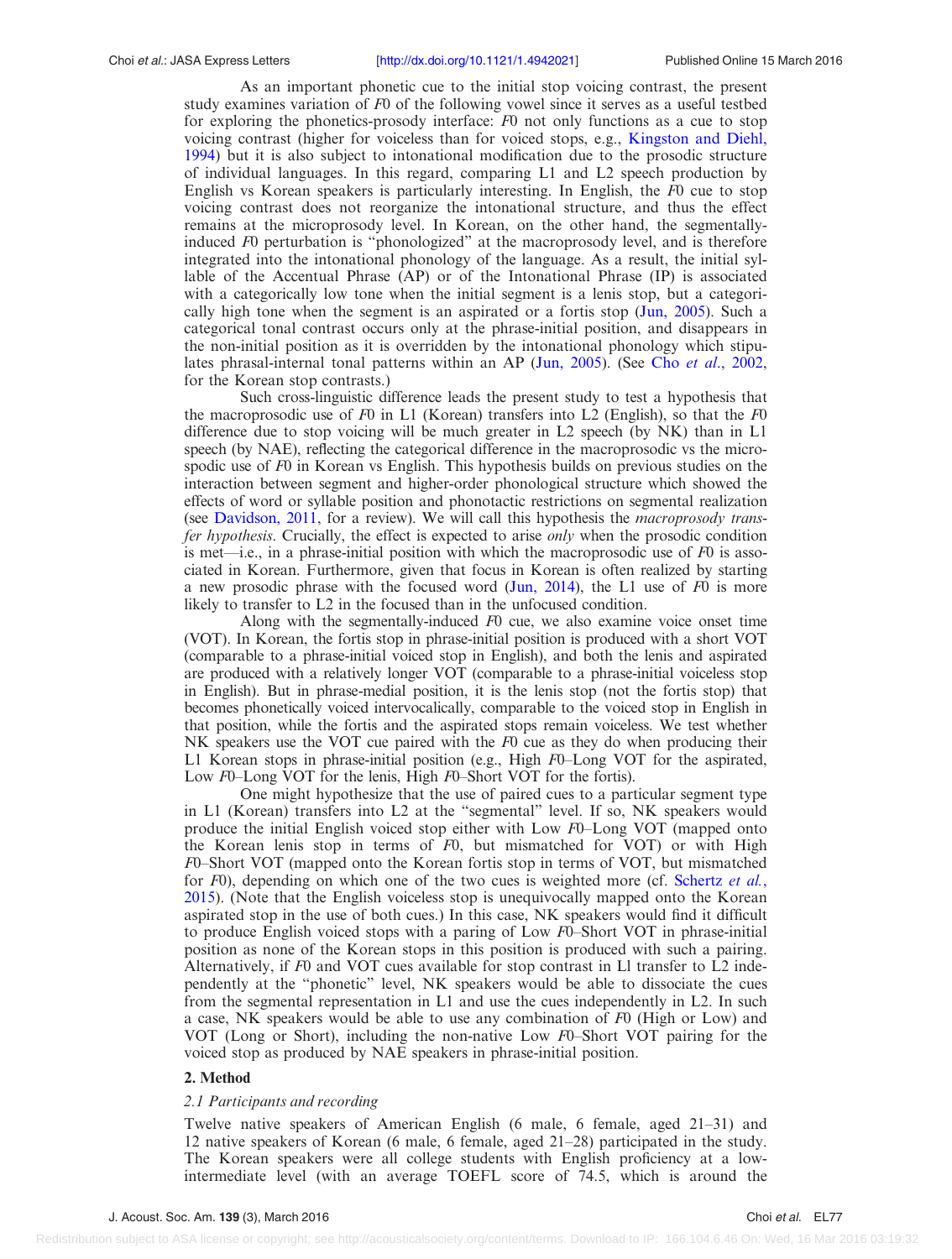#### Choi et al.: JASA Express Letters [\[http://dx.doi.org/10.1121/1.4942021\]](http://dx.doi.org/10.1121/1.4942021) Published Online 15 March 2016

34 percentile according to a 2014 ETS report). They studied English at the elementary and secondary schools, and were exposed to a variety of spoken English materials for listening comprehension tests. At college, they have been exposed to English through EFL classes. The speech data were recorded in a soundproof booth at the Hanyang Phonetics and Psycholinguistics Lab with a Tascam HP-P2 digital recorder and a SHURE KSN44 microphone at a sampling rate of 44.1 kHz.

# 2.2 Speech materials and procedure

Four minimal pairs of CVC English words were used: bad–pad, bed–ped, bat–pat, bet–pet. As in Table 1, each target word was placed in a pair of carrier sentences where two experimental factors of Position [Intonational Phrase-initial (IPi) vs Intonational Phrasemedial (IPm)] and Focus (focused vs unfocused) were manipulated. The target words occurred either in initial or medial position of an IP, in one of the two focus conditions: phonologically contrastive (narrow) focus (bad vs pad), or no focus.

In the experiment, the speakers saw each pair of sentences on a computer screen with contrastive words written in uppercase in red. They then heard the question (A) which was pre-recorded by a female native speaker of American English, and answered it with the sentence (B) as in Table 1. The entire set of pairs was repeated three times in a randomized order. Out of 2304 tokens (8 target words  $\times$  2 boundaries  $\times$  2 focus types  $\times$  3 repetitions  $\times$  24 speakers), 5 tokens that were produced with a deviated prosodic rendition were discarded.

# 2.3 Measurements and statistical analyses

VOT of the target bilabial stop and F0 of the following vowel were measured. VOT included both voicing lag and voicing lead. Voicing lead included not only negative VOT (voicing initiates during the closure and continues into the release) but also a "bleed" pattern (voicing continues from the preceding vowel and dies out before the release) and a "hump" pattern (voicing initiates in the middle of the closure and dies out before the release) (see [Davidson, 2016](#page-5-0)). F0 was measured at the vowel onset (V-Onset, 20 ms after the initial pulse) to test the microscopic local perturbation effect, and at the midpoint (V-Mid) and at the three-quarters point of the vowel (V-3Q) to test the macroscopic prosodic effect. F0 values were normalized across speakers, using Z-scores. Repeated measures (RM) analysis of variances (ANOVAs) on VOT and normalized F0 values (averaged over repetitions and items) were performed using SPSS v21, with Voicing, Position, and Focus as within-subject factors and (Native) Language as a between-subject factor. Only significant effects and interactions are reported below.

## 3. Results and discussion

## 3.1 F0

All three vowel points (V-Onset, V-Mid, and V-3Q) showed significant main effects of Voicing  $(F[1,22] = 508.8, 205.4,$  and 205.4, respectively, all at  $p < 0.001$ ;  $\frac{p}{>}/\frac{b}{|}$ , Position  $(F[1,22] = 85.2, 91.9, \text{ and } 91.9, \text{ respectively, all at } p < 0.001; \text{ IPi} > \text{IPm}$ , and Focus  $(F[1,22] = 123.1, 226.3, \text{ and } 226.3, \text{ respectively, all at } p < 0.001; \text{ focused} > \text{unfocused}.$ This indicates that the F0 effects are not limited to local perturbations (at V-Onset), but that they spread pervasively into the later parts of the vowel as evident in significant voicing-induced  $F0$  differences at V-Mid and V-3Q in Fig. [1.](#page-3-0) What is also clearly noticea-ble from Fig. [1](#page-3-0) is that in all cases, NK speakers produced *lb/* with low F0, matched with the Korean lenis  $/p/$  in terms of the F0 cue. There was no main effect of Language at any vowel point, nor was there any two-way interaction involving Language.

Language effects, however, were evident in three-way interactions. The Voicing  $\times$  Position  $\times$  Language interaction [Fig. [1\(a\)](#page-3-0)] did not reach significance at

Table 1. Sample sentences of a target word bad. Focused words are in uppercase letters and the target word (bad) is underlined.

| IP-initial | Focused   | A: Did you write "PAD fast again"?                 |
|------------|-----------|----------------------------------------------------|
|            |           | B: Not exactly. "BAD fast again" was what I wrote. |
|            | Unfocused | A: Did you write "bad SLOWLY again"?               |
|            |           | B: Not exactly. "bad FAST again" was what I wrote. |
| IP-medial  | Focused   | A: Did you write "say PAD fast again"?             |
|            |           | B: No, I wrote "say BAD fast again".               |
|            | Unfocused | A: Did you write "say bad SLOWLY again"?           |
|            |           | B: No, I wrote "say bad FAST again".               |
|            |           |                                                    |

Redistribution subject to ASA license or copyright; see http://acousticalsociety.org/content/terms. Download to IP: 166.104.6.46 On: Wed, 16 Mar 2016 03:19:32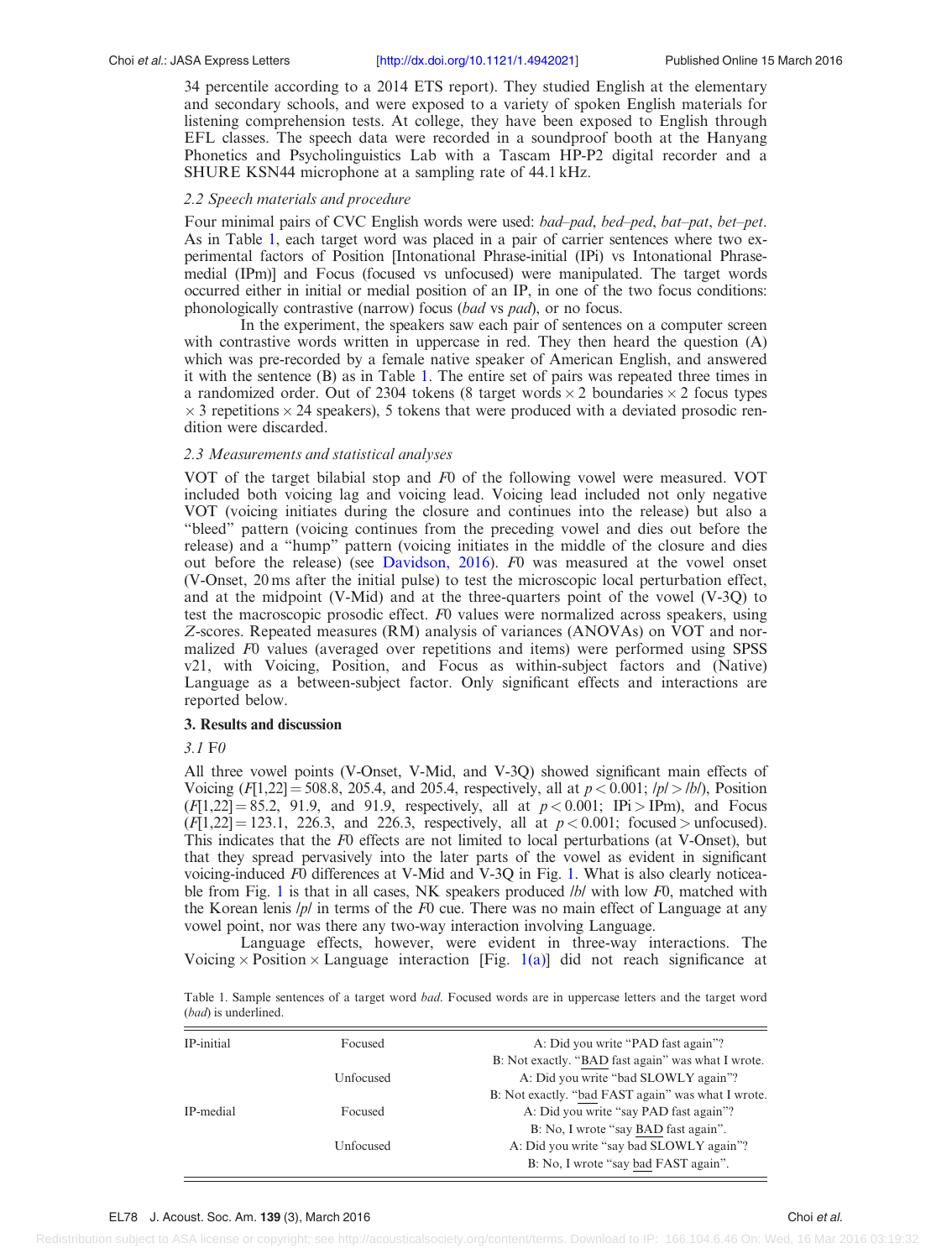#### <span id="page-3-0"></span>Choi et al.: JASA Express Letters [\[http://dx.doi.org/10.1121/1.4942021\]](http://dx.doi.org/10.1121/1.4942021) Published Online 15 March 2016



Fig. 1. Three-way interactions on F0 involving the Language factor: (a) Voicing  $\times$  Position  $\times$  Language and (b) Voicing  $\times$  Focus  $\times$  Language. "\*" refers to  $p < 0.05$ , and "<sup>tr"</sup> to  $p < 0.08$ .

V-Onset, but it emerged at V-Mid and V-3Q. The interaction stemmed from the fact that only in IP-initial position, the F0 difference due to voicing was substantially greater for NK than for NAE (as confirmed by eta-statistics; at V-Mid, NK,  $F[1,11] = 144.4, \eta^2 = 0.92 \text{ NAE}, F[1,11] = 34.8, \eta^2 = 0.79; \text{ at V-3Q, NK, } F[1,11] = 67.7,$  $\eta^2$  = 0.86 vs NAE, F[1,11] = 21.7,  $\eta^2$  = 0.66). This suggests that the NK speakers maintain the F0 difference throughout the entire vowel while the NAE speakers show localized perturbation. In other words, there was a language-specific modulation of the Voicing effect on F0 (larger for NK) as a function of prosodic position, which was manifested only at a stronger prosodic position (IPi), where a robust cross-linguistic difference in the phonetics-prosody interface exists between Korean and English.

A similar language-specific modulation of the Voicing effect was found in a three-way interaction that involved focus [i.e., Voicing  $\times$  Focus  $\times$  Language interaction; Fig. 1(b)]. It reached significance at all three vowel points [see Fig. 1(b) for a statistical summary]. The interaction stemmed from the fact that only when focused, the  $F0$  difference due to voicing was substantially greater for NK than for NAE speakers at all three vowel points (as confirmed by eta-statistics; V-Onset: NK,  $F[1,11] = 288.8$ ,  $\eta^2 = 0.96$  vs NAE,  $F[1,11] = 75.5$ ,  $\eta^2 = 0.87$ ; V-Mid: NK,  $F[1,11] = 144.4$ ,  $\eta^2 = 0.93$  vs NAE,  $F[1,11] = 53.3$ ,  $\eta^2 = 0.83$ ; V-3Q: NK,  $F[1,11] = 53.5$ ,  $\eta^2 = 0.93$  vs NAE,  $F[1,11]$  $=$  17.2,  $\eta^2$  = 0.61). These interaction patterns again indicate that the Voicing effect on F0 was modulated by the speakers' native language (larger for NK) in a strong prosodic environment, but this time under focus.

#### 3.2 VOT

RM ANOVA yielded significant main effects of Voicing, Position, and Focus  $(F[1,22] = 296.7, 34.7,$  and 50.7, respectively, all at  $p < 0.001$ ), while there was no main effect of Language  $(F[1,22] < 1)$ . Crucially, as shown in Fig. [2,](#page-4-0) Voicing interacted with Language, Position, and Focus, respectively, reaching a significant two-way interaction in each case.

First, the Voicing by Language interaction [Fig.  $2(a)$ ] stemmed from the fact that the Voicing effect on VOT was larger (more polarized) by NAE than by NK (*lbl-lpl* mean diff., NAE 78.6 vs NK, 58.9 ms;  $F[1,11] = 158.5$ ,  $\eta^2 = 0.94$ ,  $F[1,11]$ = 139.8,  $\eta^2$  = 0.93, respectively). As shown in Fig. [2\(a\)](#page-4-0), the greater polarization by NAE was attributable in part to the fact that they often produced *lbl* with voicing lead  $(-8.7 \,\text{ms})$ , while NK produced *lbl* as phonetically voiceless unaspirated  $(3.2 \,\text{ms})$  which is largely matched with the Korean fortis  $/p^*/$  (rather than the lenis  $/p/$ ) at least in terms of VOT. (Recall that  $/b/$  was better matched with the lenis  $/p/$  as far as F0 was concerned.)

Second, the Voicing by Position interaction came from an asymmetric voicing effect on VOT as a function of prosodic position [Fig. [2\(b\)\]](#page-4-0): the Voicing effect was larger IP-medially than IP-initially. That is, VOT for *lbl* was longer (positive) IPinitially, but shorter (negative) IP-medially (IPi 9.1 vs IPm,  $-14.9$  ms;  $F[1,22] = 44.07$ ,  $p < 0.001$ ,  $\eta^2 = 0.67$ ), whereas VOT for *|p|* remains unaffected by Position (IPi 66.2 vs IPm  $65.8 \text{ ms}; F[1,22] < 1$ ). Furthermore, there was a three-way interaction (Voicing  $\times$  Position  $\times$  Language) as a trend (F[1,22] = 3.25, p = 0.086). As can be inferred from Fig. [2\(b\),](#page-4-0) the trend was in part due to the tendency that NAE speakers produce *lbl*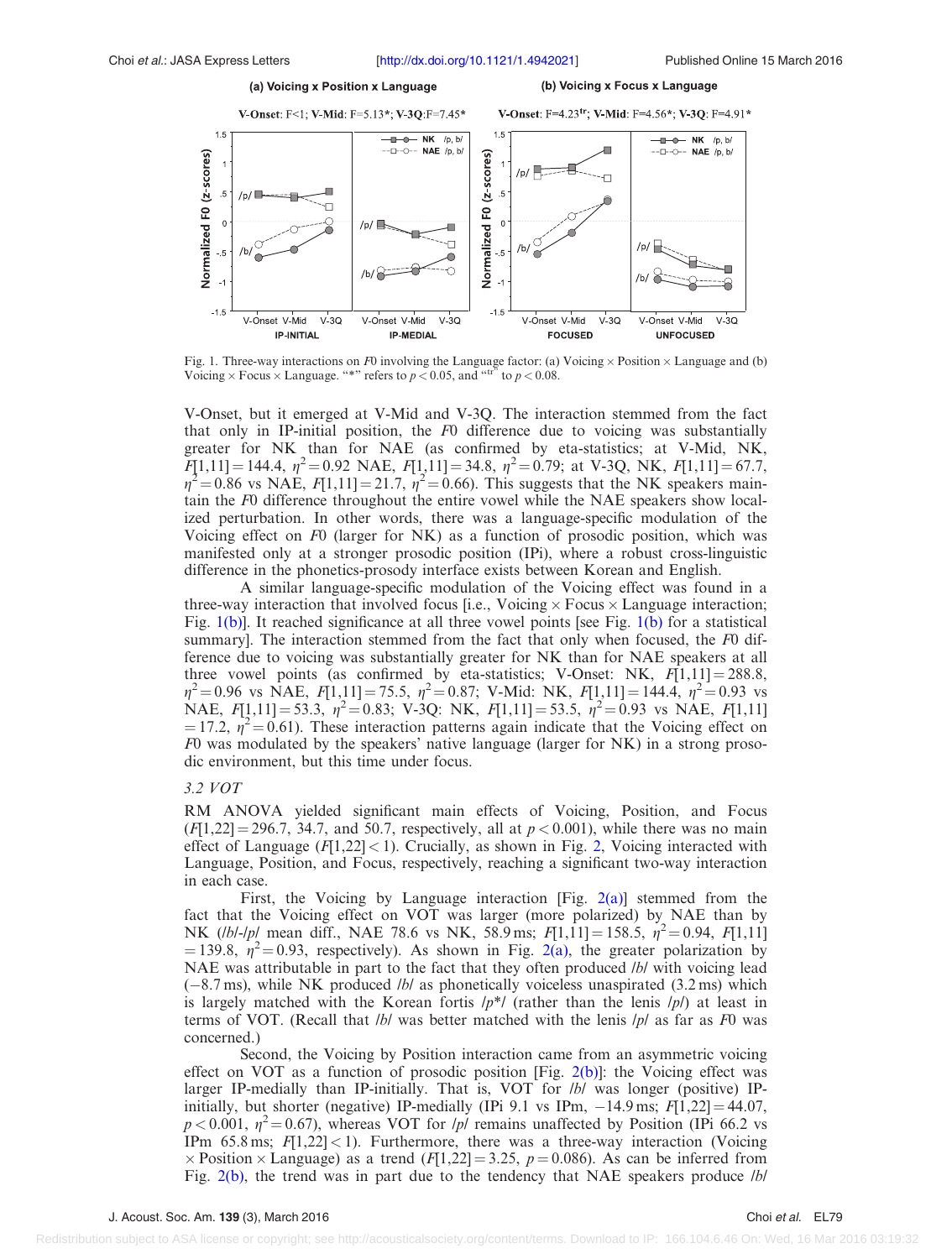#### <span id="page-4-0"></span>Choi et al.: JASA Express Letters [\[http://dx.doi.org/10.1121/1.4942021\]](http://dx.doi.org/10.1121/1.4942021) Published Online 15 March 2016



Fig. 2. Voicing (*lb/-/p/*) contrast in terms of VOT as a function of its interaction with (a) Language (NAE vs NK), (b) Position (IP-initial vs IP-medial), and (c) Focus (focused vs unfocused) "\*" refers to  $p < 0.05$ , and "\*" refers to  $p < 0.005$ .

with greater voicing lead than NK speakers in IP-medial position. The phrase-medial suppression of voicing lead for NK again suggests that NK speakers map English *lbl* onto the Korean fortis  $/p^*/$  (in terms of VOT) rather than onto the Korean lenis  $/p/$ , even though the latter is often produced with intervocalic voicing in a phrase-medial position, phonetically similar to English /b/ in that position. There was no further significant interaction that involves Voicing.

Third, the Voicing by Focus interaction [Fig.  $2(c)$ ] was due to the fact that the  $/bI$ -/p/ contrast was enhanced mainly by virtue of an increase in VOT for /p/ when focused vs unfocused  $(F[1,22] = 84.2, p < 0.001, \eta^2 = 0.79)$ , while only a negligible focus-induced decrease in VOT was found for *lbl*  $(F[1,22] = 2.03, p > 0.1, \eta^2 = 0.09)$ . The three-way interaction (Voicing  $\times$  Focus  $\times$  Language) was not found, suggesting a comparable pattern for both NAE and NK.

Finally, the pattern of voicing for *lb/* did not differ much between NAE and NK speakers. For IP-initial *lbl*, NAE speakers produced less than 5% of the tokens with voicing before the release, and NK speakers less than 3% of the tokens. IPmedially, both groups produced  $/b/$  mostly with the bleed pattern for more than  $75\%$ , and about 7% of the tokens with full voicing during closure.

## 4. General discussion

One of the most important findings is that NK and NAE speakers are similar in terms of their use of F0 to mark initial stop voicing contrast in English (higher for the voiceless, lower for the voiced), but they are dissimilar in terms of the time course of the impact on  $F0$ . NK speakers show a pervasively categorical use of  $F0$ throughout the entire vowel whereas NAE speakers show a relatively gradient use of F0 with the F0 difference being attenuated toward the end of the vowel. Most crucially, this language effect arises only in prosodic strengthening contexts which condition the language-specific (macroprosodic) use of F0, i.e., in phrase-initial position and under prominence. Recall that the use of F0 for stop contrast in Korean is integrated into the intonational phonology with F0 being either categorically High or Low for the aspirated/fortis vs the lenis in the phrase-initial position (the macroprosody), whereas English uses  $F0$  largely as a cue to the stop voicing contrast at the segmental level (the microprosody). This finding therefore supports the macroprosody transfer hypothesis, suggesting that the L1 (Korean) use of the macroprosody in connection with higher-order prosodic structure transfers into L2 even though the use of prosody in L2 (English) is largely restricted to a lower-order segmental level.

Another important finding is that NK speakers produce English /b/ with lower F0 being mapped onto the Korean lenis stop, but with short VOT being mapped onto the Korean fortis stop in both phrase-initial and phrase-medial positions. In other words, despite the fact that the pairing of Low F0–Short VOT is hardly made for any Korean stop at the segmental level, particularly never in phrase-initial position, NK

Redistribution subject to ASA license or copyright; see http://acousticalsociety.org/content/terms. Download to IP: 166.104.6.46 On: Wed, 16 Mar 2016 03:19:32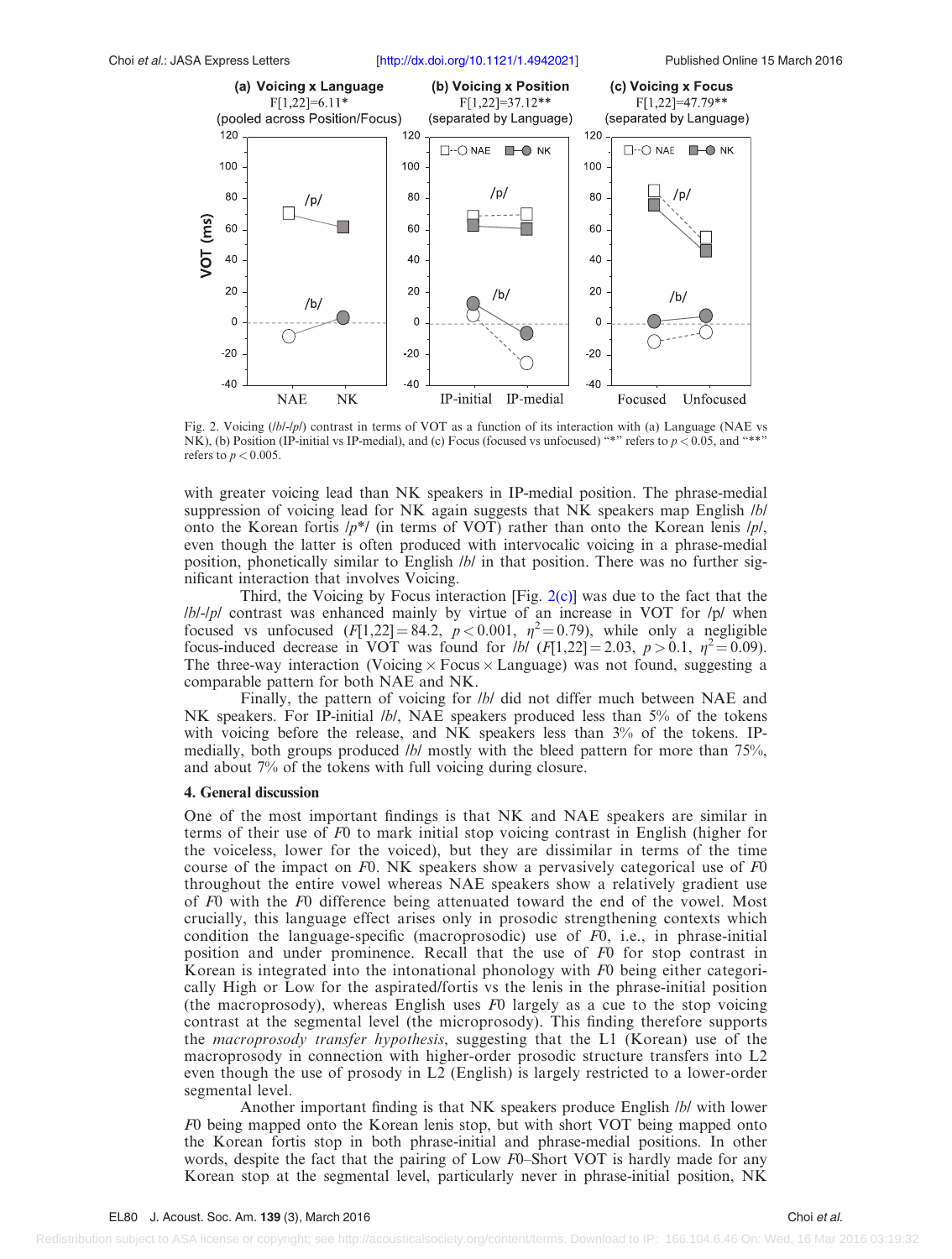<span id="page-5-0"></span>speakers produce the English voiced stop with such a pairing (Low F0–Short VOT), although the phonetic detail is further fine-tuned by L1 experience. This implies that, rather than engaging in one-to-one mapping between L1 and L2 phonetic categories at the segmental level, NK speakers (with low-intermediate English proficiency) dissociate the two phonetic cues from their segmental anchorage and use them independently in marking L2 phonological contrast. Moreover, the NK speakers' use of the two cues makes reference to higher-order prosodic structure in which segments occur: NK speakers enhance the VOT difference due to voicing particularly under focus and in phrase-medial position (which allows for negative VOT for voiced stops); and they use the F0 cue robustly when focused and in phrase-initial position just like NAE speakers do, although the level of  $F0$  used is different between NK and NAE speakers (macroprosodic vs microprosodic).

In conclusion, the present study has made one step further toward understanding how L1 experience with the phonetics-prosody interface influences L2 production. The L1 transfer reflecting effects of higher-order prosodic structure on phonetic implementation was evident in the transfer of the L1 (Korean) macroprosodic use of  $F0$  into L2 (English) in which  $F0$  for stop contrast is used at the level of microprosody. Furthermore, it was found that the use of  $F0$  and VOT cues could be dissociated from their segmental anchorage in L1, so that they can participate independently in marking L2 phonological contrast by making reference to the phoneticsprosody interface in both L1 and L2. These findings may also account for why Korean listeners show individual variation in cue weighting between F0 and VOT for voicing contrast in English ([Schertz](#page-6-0) et al., 2015), and one-to-many segmental mappings between English voiced stops and Korean stops ([Park and de Jong, 2008](#page-6-0)). This also has further implications for theories of L2 speech (e.g., Flege, 2003; Best and Tyler, 2007; Davidson, 2011) which have focused on the effects of L1 experience on L2 production and perception without making explicit reference to the interplay between segments and prosodic structure. It is thus hoped that the present study has provided an impetus for further development of theories of L2 speech production by taking into account the interactions between the L1 and L2 phonetics-prosody interface.

#### Acknowledgments

The authors thank their RAs, Yuna Baek and Jiyoun Jang, for their assistance in acoustic measurements. This work was supported by the National Research Foundation of Korea Grant funded by the Korean Government (Grant No. NRF-2013S1A2A2035410).

#### References and links

- Best, C. T., and Tyler, M. D. (2007). "Nonnative and second-language speech perception: Commonalities and complementarities," in Second Language Speech Learning: The Role of Language Experience in Speech Perception and Production, edited by M. J. Munro and O.-S. Bohn (John Benjamins, Amsterdam), pp. 13–34.
- Cho, T. (2011). "Laboratory phonology," in The Continuum Companion to Phonology, edited by N. C. Kula, B. Botma, and K. Nasukawa (Continuum, London/New York), pp. 343–368.
- Cho, T., Jun, S., and Ladefoged, P. (2002). "Acoustic and aerodynamic correlates of Korean stops and fricatives," [J. Phon.](http://dx.doi.org/10.1006/jpho.2001.0153) 30, 193–228.
- Cho, T., and McQueen, J. M. (2005). "Prosodic influences on consonant production in Dutch: Effects of prosodic boundaries, phrasal accent and lexical stress," [J. Phon.](http://dx.doi.org/10.1016/j.wocn.2005.01.001) 33, 121–157.
- Davidson, L. (2011). "Phonetic and phonological factors in the second language production of phonemes and phonotactics," [Lang. Linguistics Compass](http://dx.doi.org/10.1111/j.1749-818X.2010.00266.x) 5, 126–139.
- Davidson, L. (2016). "Variability in the implementation of voicing in American English obstruents," [J. Phon.](http://dx.doi.org/10.1016/j.wocn.2015.09.003) 54, 35–50.
- de Jong, K. J. (2004). "Stress, lexical focus, and segmental focus in English: Patterns of variation in vowel duration," [J. Phon.](http://dx.doi.org/10.1016/j.wocn.2004.05.002) 32, 493–516.
- Flege, J. (2003). "Assessing constraints on second-language segmental production and perception," in Phonetics and Phonology in Language Comprehension and Production: Differences and Similarities, edited by A. Meyer and N. Schiller (Mouton de Gruyter, Berlin), pp. 319–355.
- Jun, S.-A. (2005). "Korean intonational phonology and prosodic transcription," in Prosodic Typology: The Phonology of Intonation and Phrasing, edited by S.-A. Jun (Oxford University Press, Oxford), pp. 201–229.
- Jun, S.-A. (2014). "Prosodic typology: By prominence type, word prosody, and macro-rhythm," in Prosodic Typology II: The Phonology of Intonation and Phrasing, edited by S.-A. Jun (Oxford University Press, Oxford), pp. 520–540.
- Kingston, J., and Diehl, R. L. (1994). "Phonetic knowledge," [Language](http://dx.doi.org/10.1353/lan.1994.0023) 70, 419–454.
- Munro, M. J. (1995). "Nonsegmental factors in foreign accent: Ratings of filtered speech," [Stud. Second](http://dx.doi.org/10.1017/S0272263100013735) [Lang. Acquis.](http://dx.doi.org/10.1017/S0272263100013735) 17, 17–34.